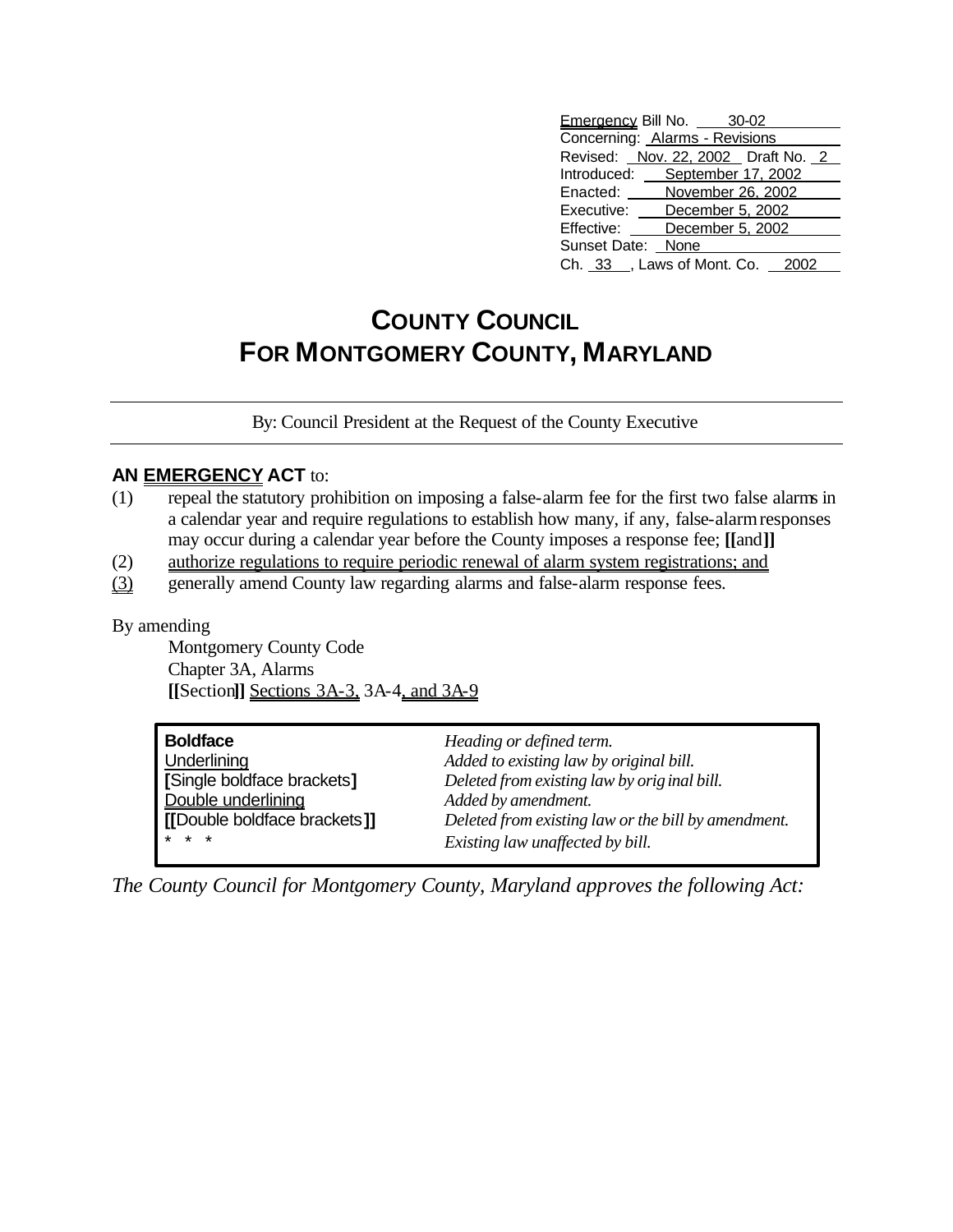## **Section 1. [[Section]] Sections 3A-3, 3A-4 [[is]], and 3A-9 are amended as follows:**

**3A-3. Alarm user registration.**

 Every **alarm user** must register the **user's alarm system** with the enforcing agency before the **user** begins using the **system[[**,**]]** and must renew the registration periodically as provided by regulation. The **alarm user** must pay **[[**an**]]** alarm user registration **[[**fee**]]** and renewal fees. The County Executive must establish procedures in regulations adopted under method (2) for**alarm businesses** to issue County alarm user registration forms, and return completed forms and registration fees to the **enforcing agency**. The Executive must set **[[**a**]]** residential **[[**alarm user registration fee**]]** and **[[**a**]]** nonresidential alarm user registration **[[**fee**]]** and renewal 12 fees by regulation adopted under method (2).

 **3A-4. Alarm response fee; request for police response.** (a) The **enforcing agency** must collect an alarm response fee from the **alarm user** for **[**the third and each later**] false [alarm] alarms** from the **user's alarm system** in a calendar year, unless the **enforcing agency** excuses the **false alarm** for good cause. The Executive must establish in regulations adopted under method (2): (1) whether an **alarm system** may produce a certain number of **false alarms** during a calendar year before alarm response fees apply; 21 and (2) the conditions under which the **enforcing agency** will excuse a **false alarm**, including an **alarm signal** caused by severe weather. A **false alarm** excused by the **enforcing agency** under paragraph (2) does not count toward any fee or sanction under this Chapter for a later **false alarm**.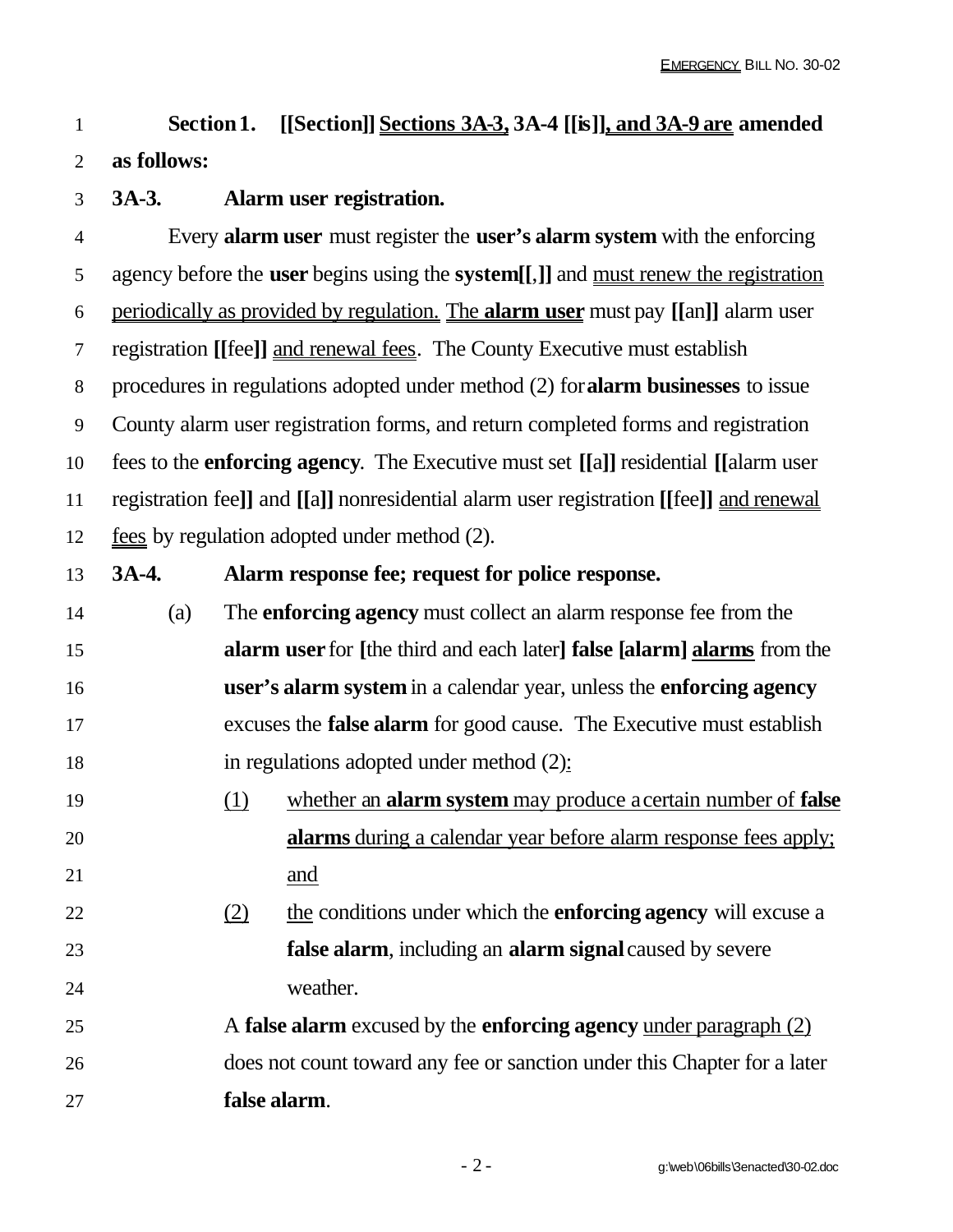| 28 | (b)                                                                              | The Executive must set alarm response fees by regulation adopted under       |  |  |
|----|----------------------------------------------------------------------------------|------------------------------------------------------------------------------|--|--|
| 29 |                                                                                  | method (2). The Executive may set lower alarm response fees for              |  |  |
| 30 |                                                                                  | residential alarm users than the corresponding fees for nonresidential       |  |  |
| 31 |                                                                                  | <b>alarm users.</b> The alarm response fee must increase for larger numbers  |  |  |
| 32 |                                                                                  | of false alarms from an alarm user's alarm system. In addition to any        |  |  |
| 33 |                                                                                  | other fee required under this Chapter, the regulation may impose a           |  |  |
| 34 |                                                                                  | special fee for any police response to a <b>false alarm</b> from an          |  |  |
| 35 |                                                                                  | unregistered alarm system, including a system whose registration has         |  |  |
| 36 |                                                                                  | expired.                                                                     |  |  |
| 37 |                                                                                  | $\ast$<br>$\ast$<br>$\ast$                                                   |  |  |
| 38 | 3A-9.                                                                            | <b>Penalties.</b>                                                            |  |  |
| 39 | (a)                                                                              | An <b>alarm user</b> who violates Section 3A-3 or Section 3A-6(c) is subject |  |  |
| 40 |                                                                                  | to punishment for a class B violation.                                       |  |  |
| 41 | (b)                                                                              | The Police Department must not respond to an <b>alarm signal</b> from an     |  |  |
| 42 |                                                                                  | alarm system if the alarm user has [[not]]:                                  |  |  |
| 43 |                                                                                  | never registered the <b>user's alarm system</b> under Section 3A-3;<br>(1)   |  |  |
| 44 |                                                                                  | not paid an alarm response fee due under Section 3A-4 after<br>(2)           |  |  |
| 45 |                                                                                  | expiration of the time allowed for, or the conclusion of, any                |  |  |
| 46 |                                                                                  | appeal under Section 3A-5; or                                                |  |  |
| 47 |                                                                                  | not conformed the <b>user's alarm system</b> to County installation<br>(3)   |  |  |
| 48 |                                                                                  | standards under Section 3A-6(d).                                             |  |  |
| 49 |                                                                                  | ∗<br>∗<br>∗                                                                  |  |  |
| 50 | <u>Sec. 2.</u>                                                                   | <b>Emergency Effective Date.</b>                                             |  |  |
| 51 | The Council declares that an emergency exists and that this legislation is       |                                                                              |  |  |
| 52 | necessary for the immediate protection of the public health and safety. This Act |                                                                              |  |  |
| 53 | takes effect on the date on which it becomes law.                                |                                                                              |  |  |